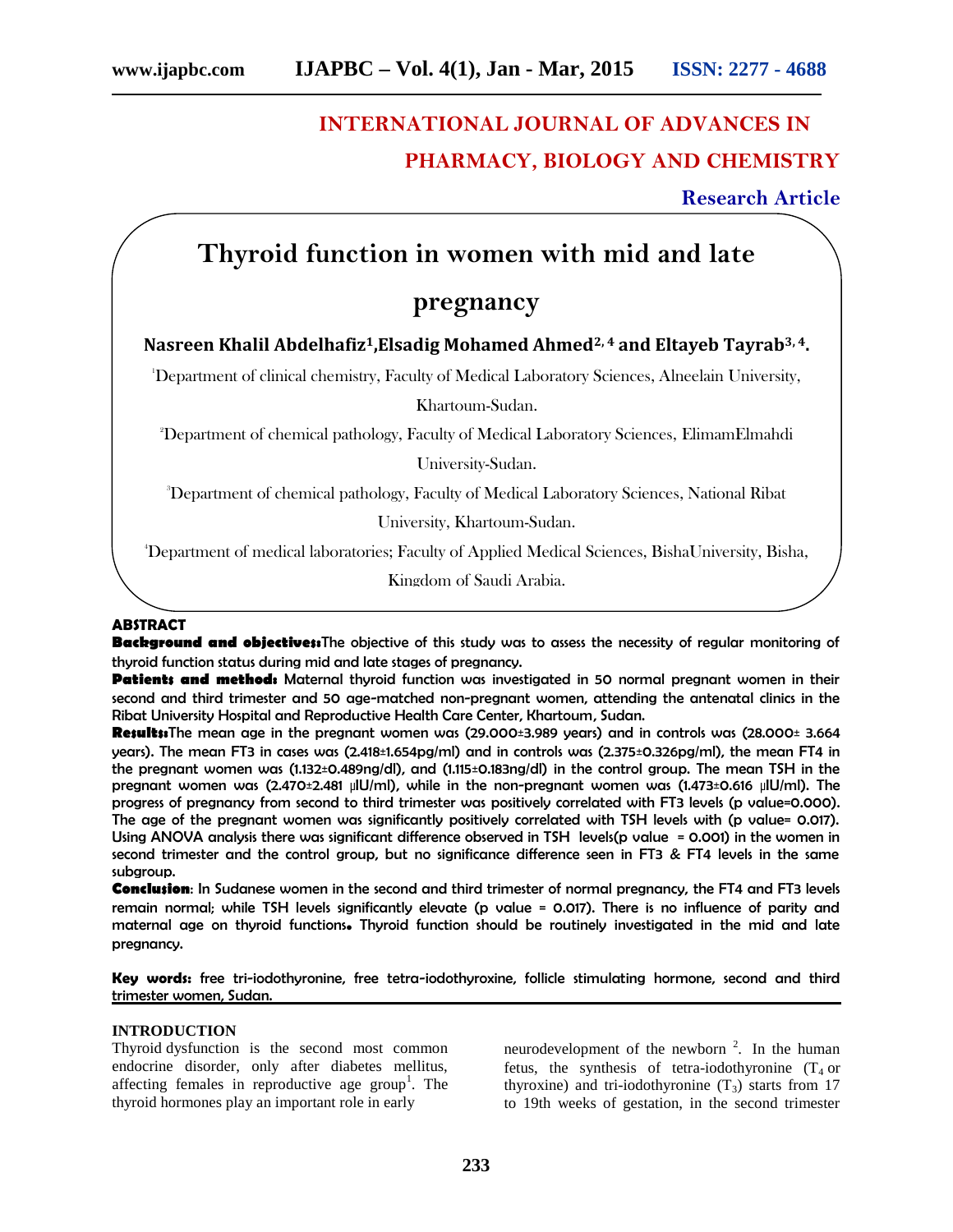<sup>3</sup>. During pregnancy, there is an increased thyroid demand and increased iodine uptake and synthesis of thyroid hormones <sup>4</sup> . Low maternal circulating thyroxine levels have been associated with a significant decrement in child IO and development  $5$ ,  $\frac{6}{1}$ ; so adequate fetal thyroid hormone levels are required in order to ensure normal central and peripheral nervous system maturation<sup>5</sup>. In pregnant women; estrogen induces a rise in serum thyroid binding globulin, while the placenta releases several thyroid stimulatory factors in excess like human chorionic gonadotropin  $(hCG)$ <sup>4</sup>. During the 1st trimester (hCG) induces a transient increase in (FT4) levels, which is mirrored by a lowering (TSH) concentrations. Following this period, or 2<sup>nd</sup> trimester, serum FT4 concentrations decrease of approximately 10 to 15%, and serum TSH values steadily return to normal  $^7$ , while others said; serum  $(2.47)$ FT3 and FT4 levels decrease gradually from the first to the last three months of pregnancy, and TSH level increases gradually during the whole pregnancy 8,9 .

Thyroid disorders play a role in recurrent pregnancy  $loss^{10}$ .

Maternal thyroid dysfunction during pregnancy may permanently affect childhood growth and  $cardiovascular$  development  $11$ . Thyroid hormonal levels correlated with the severity and outcome of preeclampsia <sup>4</sup> . Hence; it is necessary for the obstetricians to monitor thyroid function status regularly during pregnancy <sup>12</sup>.

#### **MATERIALS AND METHODS**

In this case control study; fifty Sudanese normal pregnant women in their second or third trimester of pregnancy were recruited from antenatal clinics in the Ribat University Hospital and Reproductive Health Care Center, Khartoum, Sudan, in the period from April to August 2014. Another 50 ages matched healthy non-pregnant Sudanese women were served as controls. The information regarding age, educational level, socioeconomic status, dietary habits and thyroid disorders were collected through self-structured questionnaire and health care accompanied files. The pregnant women were normotensive with normal pregnancy. This group of subjects were sub-grouped into 30 ladies in their second trimester (14-27 complete weeks), and other 20 women in their third trimester (28 complete weeks until delivery). Ethical clearance was taken from the authorities, while written consent was taken from all subjects. Five ml blood was collected in a plain container from each subject. Serum was separated after centrifugation at 3,000 RPM for 10 minutes, and then stored at -70  $^{0}C$ , till the time of biochemical analysis. Serum FT3, FT4 and TSH were measured using automated chemical analyzer (TOSOH AIA -

360).Control samples used, were from Biosystem Company (Spain). Statistical analysis was conducted using IBM SPSS Statistics 20 and one way ANOVA (p<0.05). Simple descriptive statistics (mean and standard deviation), were used to describe the observed variation in thyroid profile between the groups under the study.

#### **RESULTS**

This study revealed that; the mean age in the pregnant women was (29.000±3.989 years) and in controls was  $(28.000 \pm 3.664 \text{ years})$ , the mean FT3 in cases was  $(2.418 \pm 1.654 \text{pg/ml})$  and in healthy controls was  $(2.375\pm0.326\text{pg/ml})$ , the mean FT4 in the pregnant women was  $(1.132 \pm 0.489)$ ng/dl), and (1.115±0.183ng/dl) in the non-pregnant control group. The mean TSH in the pregnant women was  $(2.470 \pm 2.481 \mu\text{IU/ml})$ , while in the non-pregnant women was  $(1.473\pm0.616 \text{ µIU/ml})$  Table  $(1)$ . Total numbers of primigravidas were 23 (46%), while multigravidas were 27 (54%) Table (2 & 3). Thirty (60%) of pregnant women were in their second trimester, while 20 (40%) were in their third trimester.

The progress of pregnancy from second to third trimester was positively correlated with FT3 levels (p value=0.000), while negatively correlated with TSH and FT4 (p value= 0.888 and 0.489 respectively.

The age of the pregnant ladies was significantly positively correlated with TSH levels with (p value= 0.017).

The levels of FT3, FT4 and TSH were not significantly changed between multigravidas and primigravidas Table (3). Using ANOVA analysis there was significance difference observed in TSH levels ( $p = 0.001$ ) in the women in second trimester and the control group, but no significance difference seen in FT3 and FT4 levels in the same subgroup Table (4 & 5).

#### **DISCUSSION**

As serum TSH concentration is initial thyroid function test; in this study a significantly raised TSH, is observed in the women with mid and late pregnancy, this finding is consistent with that reported by Divya et al  $(2009)^4$  from India, Zha et al  $(2014)^8$  from China and Bliddal et al  $(2013)^9$ . No significant reduction in the levels of (FT3&FT4) was found in this study; when the pregnancy progressed from the second to the third trimester; which is consistent with that concluded by Osathanondh et al  $(1976)^{13}$ , while in disagreement with that concluded by Zha et al  $(2014)^8$  Table (1). The clinical impact of elevated TSH and reduced FT3 & FT4 form the triangle of biochemical hypothyroidism in normal pregnancy. Hypothyroidism in pregnancy is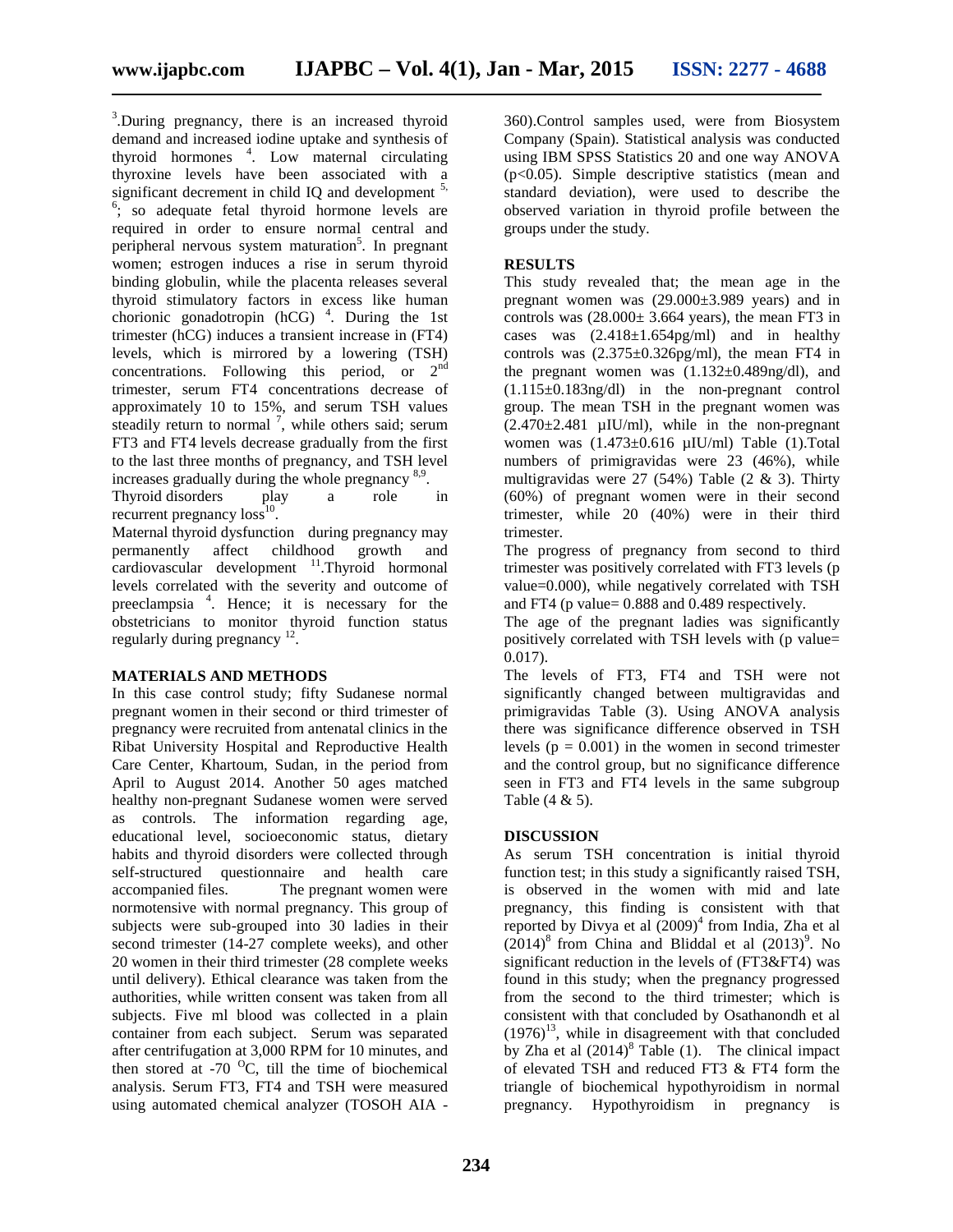commonly associated with preeclampsia as reported by Osathanondh et al  $(1976)^{13}$  and Khaliq and colleagues  $(1999)^{14}$ , considering that; pregnancy induced hyperplasia is race dependent and more common in Non-Hispanic Black women (and Sudan belongs to this race), as reported by Ghosh et al  $(2014)^{15}$ .

This study showed no influence of parity on thyroid functions, this is also written by Khaliq and colleagues (1999)<sup>14</sup> Table (2 & 3). While the age of the pregnant lady is significantly positively correlated with TSH levels with (p value= 0.017); which is consistent with that reported by Bliddal et al  $(2013)^9$ . In this study the levels of TSH, FT3 and FT4 were not significantly influenced by the gravidity (multigravidas and primigravidas), that is consistent with that reported in Israel by Taiba et al  $(2014)^{16}$ .

#### **CONCLUSION**

It is more convenient to measure routinely; FT3, FT4 beside TSH rather than total T3 and total T4; for monitor maternal thyroid status during pregnancy for the sake of secure fetal development. Large study composed of normal pregnant women and others with pregnancy induced hyperplasia is recommended.

#### **ACKNOWLEDGMENTS**

The authors would like to thank the staff of Ribat University Hospital and Reproductive Health Care Center, Khartoum-Sudan fortheir great support. No financial support was received from any agent or company.

**Table 1 Comparative study of the age, free triiodothyronine (FT3), free thyroxin (FT4) and TSH in the 2nd and 3rd trimesters of pregnant women and their controls.**

| u iniestels of pregnant women and their controls. |                                                                      |                                                            |         |  |  |
|---------------------------------------------------|----------------------------------------------------------------------|------------------------------------------------------------|---------|--|--|
| Items                                             | $2nd \& 3rd$ trimester pregnant<br>women $(n=50)$<br>$mean \pm std)$ | Non-pregnant control<br>women $(n=50)$<br>$(mean \pm std)$ | P value |  |  |
| Age $(yr)$                                        | 29.000±3.989                                                         | $28.000 \pm 3.664$                                         |         |  |  |
| FT3(pg/ml)                                        | $2.418 \pm 1.654$                                                    | $2.375 \pm 0.326$                                          | 0.860   |  |  |
| FT4(ng/dl)                                        | 1.132±0.489                                                          | $1.115 \pm 0.183$                                          | 0.815   |  |  |
| $TSH$ ( $\mu$ IU/ml)                              | $2.470 \pm 2.481$                                                    | $1.473 \pm 0.616$                                          | 0.007   |  |  |

| Descriptive table of the number of pregnancies among the study group |                   |                 |  |  |
|----------------------------------------------------------------------|-------------------|-----------------|--|--|
| Item                                                                 | No of pregnancies | Percent $(\% )$ |  |  |
| Primigravidas                                                        | 23                | 46%             |  |  |
| Para two                                                             | 17                | 34%             |  |  |
| Para three                                                           |                   | 14%             |  |  |
| Para four                                                            | 2                 | 4%              |  |  |
| Para five                                                            |                   | 2%              |  |  |
| Total                                                                | 50                | 100             |  |  |

**Table 2**

**Table 3**

#### **Comparative study of FT3, FT4 and TSH between primigravadas and multigravidas of the study group.**

| parameters           | <b>Primigravidas</b> $(n=23)$<br>(mean±std) | <b>Multigravidas</b> $(n=27)$ | P value |
|----------------------|---------------------------------------------|-------------------------------|---------|
|                      |                                             | $(mean \pm std)$              |         |
| FT3(pg/ml)           | $2.181 \pm 0.584$                           | $2.619 \pm 0.420$             | 0.325   |
| FT4(ng/dl)           | $1.081 \pm 0.322$                           | $1.176 \pm 0.598$             | 0.500   |
| $TSH$ ( $\mu$ IU/ml) | $2.800 \pm 0.642$                           | $2.188 \pm 0.354$             | 0.409   |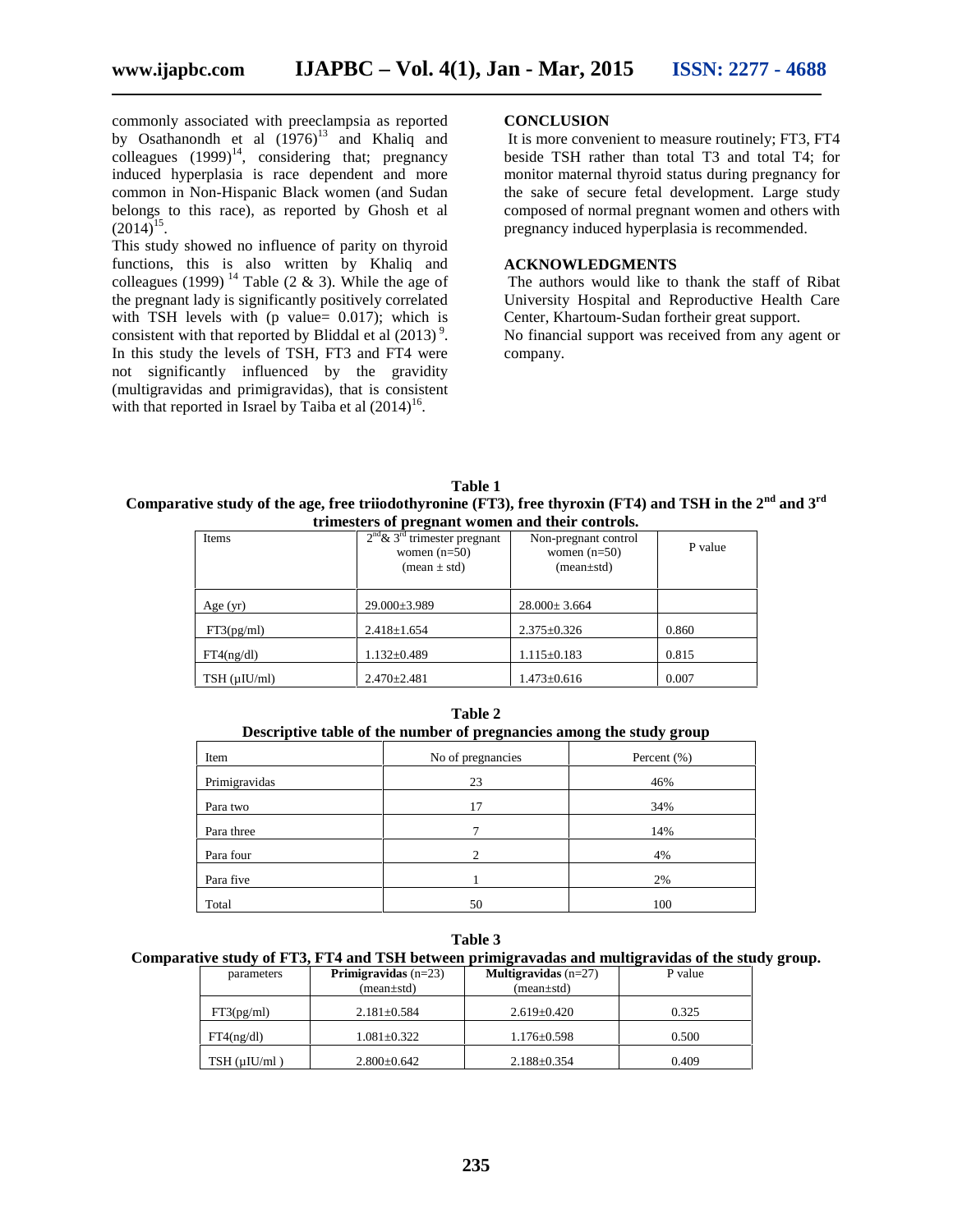|                                                                  | Table 4 |  |  |  |  |
|------------------------------------------------------------------|---------|--|--|--|--|
| ANOVA test for comparison of serum TSH levels among study groups |         |  |  |  |  |

|                       | Sum of Squares | Df | Mean Square |       | Sig.  |
|-----------------------|----------------|----|-------------|-------|-------|
| <b>Between Groups</b> | 37.041         |    | 18.521      |       |       |
| Within Groups         | 308.071        | 97 | 3.176       | 5.831 | 0.004 |
| Total                 | 345.113        | 99 |             |       |       |

**Table 5 Post Hoc multiple comparisons of TSH in the second and third trimester in the study group**

| (I) Trimester    | (J) Trimester    | Mean Difference (I-J) | Std. Error | Sig.  |
|------------------|------------------|-----------------------|------------|-------|
|                  | Third trimester  | 1.009                 | 0.514      | 0.053 |
| Second trimester | Control          | $1.400*$              | 0.411      | 0.001 |
|                  | Second trimester | $-1.009$              | 0.514      | 0.053 |
| Third trimester  | Control          | 0.390                 | 0.471      | 0.409 |
|                  | Second trimester | $-1.400*$             | 0.411      | 0.001 |
| Control          | Third trimester  | $-.390$               | 0.471      | 0.409 |

#### **REFERENCES**

- 1. Vandana KA, Khatuja R, Mehta S. Thyroid dysfunction during pregnancy and in postpartum period: treatment and latest recommendations.Arch Gynecol Obstet. 2014; 289 (5):1137-44.
- 2. Li C, Cheng Y, Tang Q, Lin S, Li Y, Hu X, Nian J, Gu H, Lu Y, Tang H, Dai S, Zhang H, Jin C, Zhang H, Jin Y, Jin Y. The association between prenatal exposure to organochlorine pesticides and thyroid hormone levels in newborns in Yancheng, China.Environ Res. 2014; 129:47-51.
- 3. Pérez-LópezFR.. Iodine and thyroid hormones during pregnancy and postpartum. Gynecol. Endocrino. 2007; 23(7): 414–28.
- 4. DivyaS, Smiti N, Simmi K. Thyroid hormones in pregnancy and preeclampsia. J Turk GerGynecol Assoc. 2009; 10(3): 168–71.
- 5. Lazarus JH. Thyroid disorders associated with pregnancy: etiology, diagnosis, and management.Treat Endocrinol. 2005; 4 (1):31- 41.
- 6. Lewis EB, David SC. Werner &Ingbar's The Thyroid: A Fundamental and Clinical Tex.  $10^{th}$ ed. Philadelphia:Lippincott William's & Wilkins; 2012; 827-31.
- 7. Moleti M, Trimarchi F, Vermiglio F. Thyroid physiology in pregnancy. EndocrPract. 2014; 20 (6):589-96.
- 8. Zha J, Ming D, Jiang Y, Huang C, Jiang T, Chen C, Lin R, Su W, Gu S. Establishment

of reference range for thyroid hormones in normal pregnant women in China's coastal area.ClinExpObstet Gynecol. 2014; 41(2):135- 40.

- 9. Bliddal S, Feldt-Rasmussen U, Boas M, Faber J, Juul A, Larsen T, Precht DH. Gestational age specific reference ranges from different laboratories misclassify pregnant women's thyroid status: comparison of two longitudinal prospective cohort studies.Eur J Endocrinol. 2013; 170 (2):329-39.
- 10. Pluchino N, Drakopoulos P, Wenger JM, Petignat P, Streuli I, Genazzani AR. Hormonal causes of recurrent pregnancy loss (RPL).Hormones (Athens). 2014; 13 (3):314- 322.
- 11. Godoy GA, Korevaar TI, Peeters RP, Hofman A, de Rijke YB, Bongers-Schokking JJ, Tiemeier H, Jaddoe VW, Gaillard R. Maternal thyroid hormones during pregnancy, childhood adiposity and cardiovascular risk factors: the Generation R Study.ClinEndocrinol (Oxf). 2014; 81(1):117-25.
- 12. Cai J, Zhao X, Lei T, Meng Q, Zhou H, Zhang M. Urinary thyroid hormone parameters test for evaluating the thyroid function during pregnancy.SystBiolReprod Med. 2014; 60 (3):171-6.
- 13. Osathanondh R, Tulchinsky D, Chopra IJ. Total and free thyroxine and triiodothyronine in normal and complicated pregnancy. J ClinEndocrinolMetab. 1976; 42: 98-104.